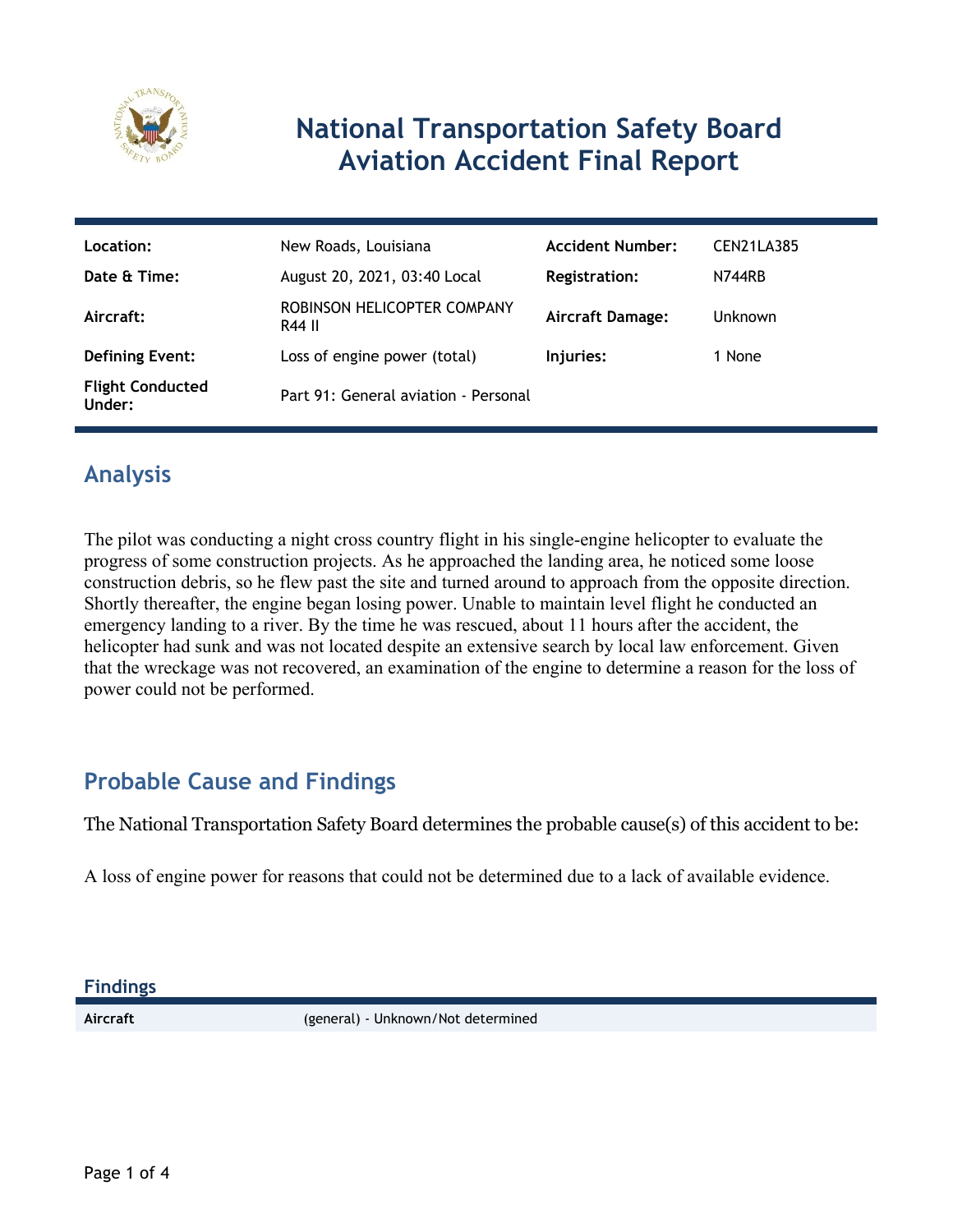# **Factual Information**

#### **History of Flight**

**Maneuvering-low-alt flying** Loss of engine power (total) (Defining event)

#### **Pilot Information**

| Certificate:                     | Private         | Age:                              | 62, Male       |
|----------------------------------|-----------------|-----------------------------------|----------------|
| Airplane Rating(s):              | None            | Seat Occupied:                    | <b>Unknown</b> |
| <b>Other Aircraft Rating(s):</b> | Helicopter      | <b>Restraint Used:</b>            |                |
| Instrument Rating(s):            | None            | Second Pilot Present:             |                |
| Instructor Rating(s):            | None            | <b>Toxicology Performed:</b>      |                |
| <b>Medical Certification:</b>    | <b>BasicMed</b> | Last FAA Medical Exam:            |                |
| <b>Occupational Pilot:</b>       | No.             | Last Flight Review or Equivalent: |                |
| <b>Flight Time:</b>              | (Estimated)     |                                   |                |

#### **Aircraft and Owner/Operator Information**

| Aircraft Make:                | ROBINSON HELICOPTER<br><b>COMPANY</b> | <b>Registration:</b>                     | N744RB     |
|-------------------------------|---------------------------------------|------------------------------------------|------------|
| Model/Series:                 | R44 II                                | <b>Aircraft Category:</b>                | Helicopter |
| Year of Manufacture:          |                                       | <b>Amateur Built:</b>                    |            |
| Airworthiness Certificate:    | Normal                                | Serial Number:                           | 14390      |
| <b>Landing Gear Type:</b>     | <b>Skid</b>                           | Seats:                                   | 4          |
| Date/Type of Last Inspection: |                                       | <b>Certified Max Gross Wt.:</b>          |            |
| Time Since Last Inspection:   |                                       | Engines:                                 |            |
| Airframe Total Time:          |                                       | <b>Engine Manufacturer:</b>              |            |
| ELT:                          |                                       | <b>Engine Model/Series:</b>              |            |
| <b>Registered Owner:</b>      |                                       | <b>Rated Power:</b>                      |            |
| Operator:                     | On file                               | <b>Operating Certificate(s)</b><br>Held: | None       |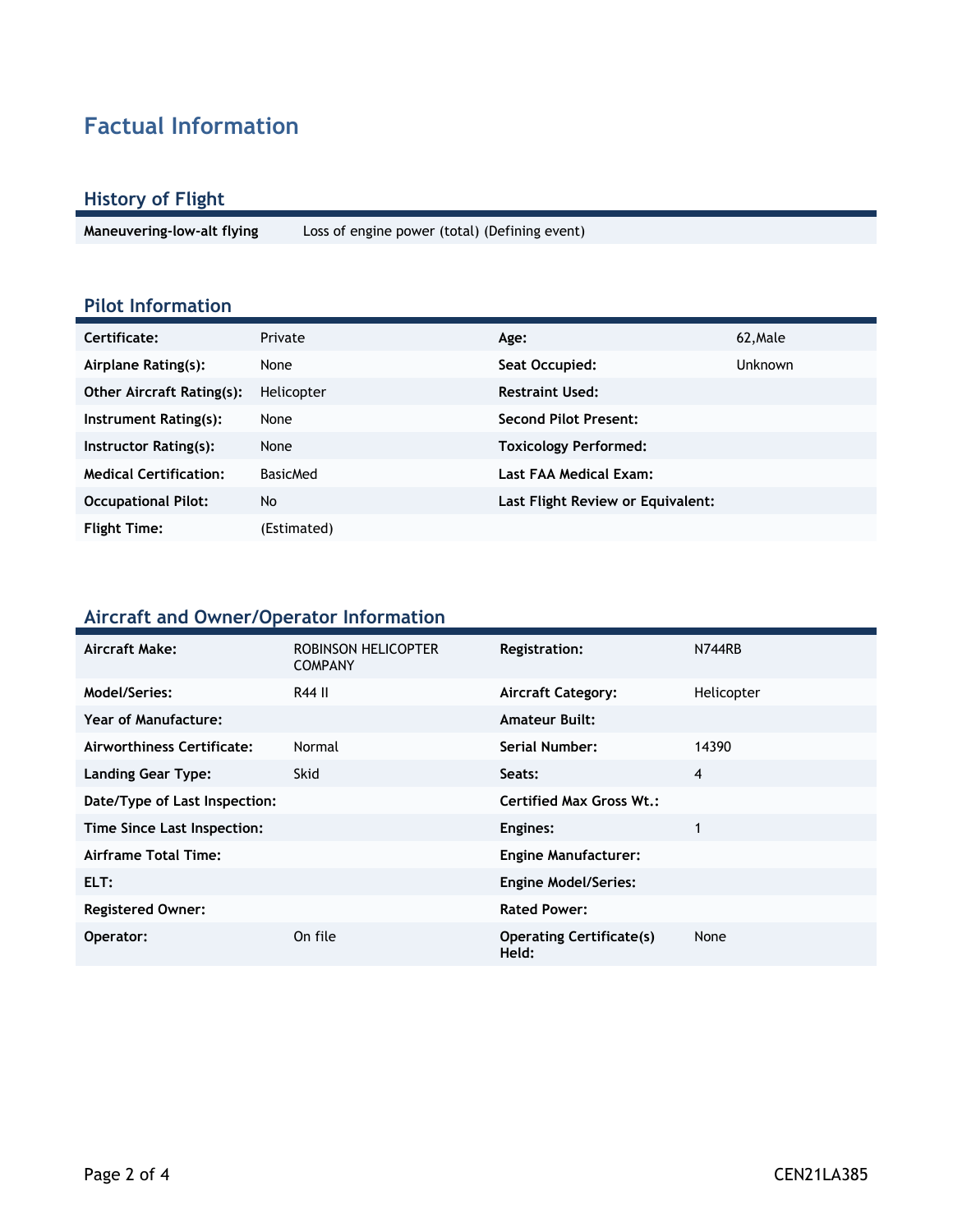#### **Meteorological Information and Flight Plan**

| <b>Conditions at Accident Site:</b>     | Visual (VMC)                     | <b>Condition of Light:</b>                     | Night                           |
|-----------------------------------------|----------------------------------|------------------------------------------------|---------------------------------|
| <b>Observation Facility, Elevation:</b> | KHZR, 40 ft msl                  | Distance from Accident Site:                   | 6 Nautical Miles                |
| <b>Observation Time:</b>                | 04:15 Local                      | Direction from Accident Site:                  | 266°                            |
| <b>Lowest Cloud Condition:</b>          | Clear                            | Visibility                                     | 10 miles                        |
| Lowest Ceiling:                         | None                             | Visibility (RVR):                              |                                 |
| Wind Speed/Gusts:                       |                                  | <b>Turbulence Type</b><br>Forecast/Actual:     |                                 |
| <b>Wind Direction:</b>                  |                                  | <b>Turbulence Severity</b><br>Forecast/Actual: |                                 |
| <b>Altimeter Setting:</b>               | 29.97 inches Hg                  | <b>Temperature/Dew Point:</b>                  | $24^{\circ}$ C / $24^{\circ}$ C |
| <b>Precipitation and Obscuration:</b>   | No Obscuration; No Precipitation |                                                |                                 |
| <b>Departure Point:</b>                 | Lafayette, LA (KLFT)             | Type of Flight Plan Filed:                     | None                            |
| Destination:                            |                                  | <b>Type of Clearance:</b>                      | None                            |
| <b>Departure Time:</b>                  | 03:40 Local                      | Type of Airspace:                              |                                 |

## **Wreckage and Impact Information**

| Crew Injuries:         | 1 None | Aircraft Damage:              | <b>Unknown</b>            |
|------------------------|--------|-------------------------------|---------------------------|
| Passenger<br>Injuries: |        | <b>Aircraft Fire:</b>         | None                      |
| Ground Injuries:       |        | Aircraft<br><b>Explosion:</b> | None                      |
| Total Injuries:        | 1 None | Latitude,<br>Longitude:       | 30.72554, -91.353989(est) |

# **Administrative Information**

| Investigator In Charge (IIC):               | Williams, David                                                  |                               |  |
|---------------------------------------------|------------------------------------------------------------------|-------------------------------|--|
| <b>Additional Participating</b><br>Persons: | Michael Wilson; Federal Aviation Administration; Baton rouge, LA |                               |  |
| <b>Original Publish Date:</b>               | November 16, 2021                                                | <b>Investigation Class: 4</b> |  |
| Note:                                       | The NTSB did not travel to the scene of this accident.           |                               |  |
| <b>Investigation Docket:</b>                | https://data.ntsb.gov/Docket?ProjectID=103751                    |                               |  |